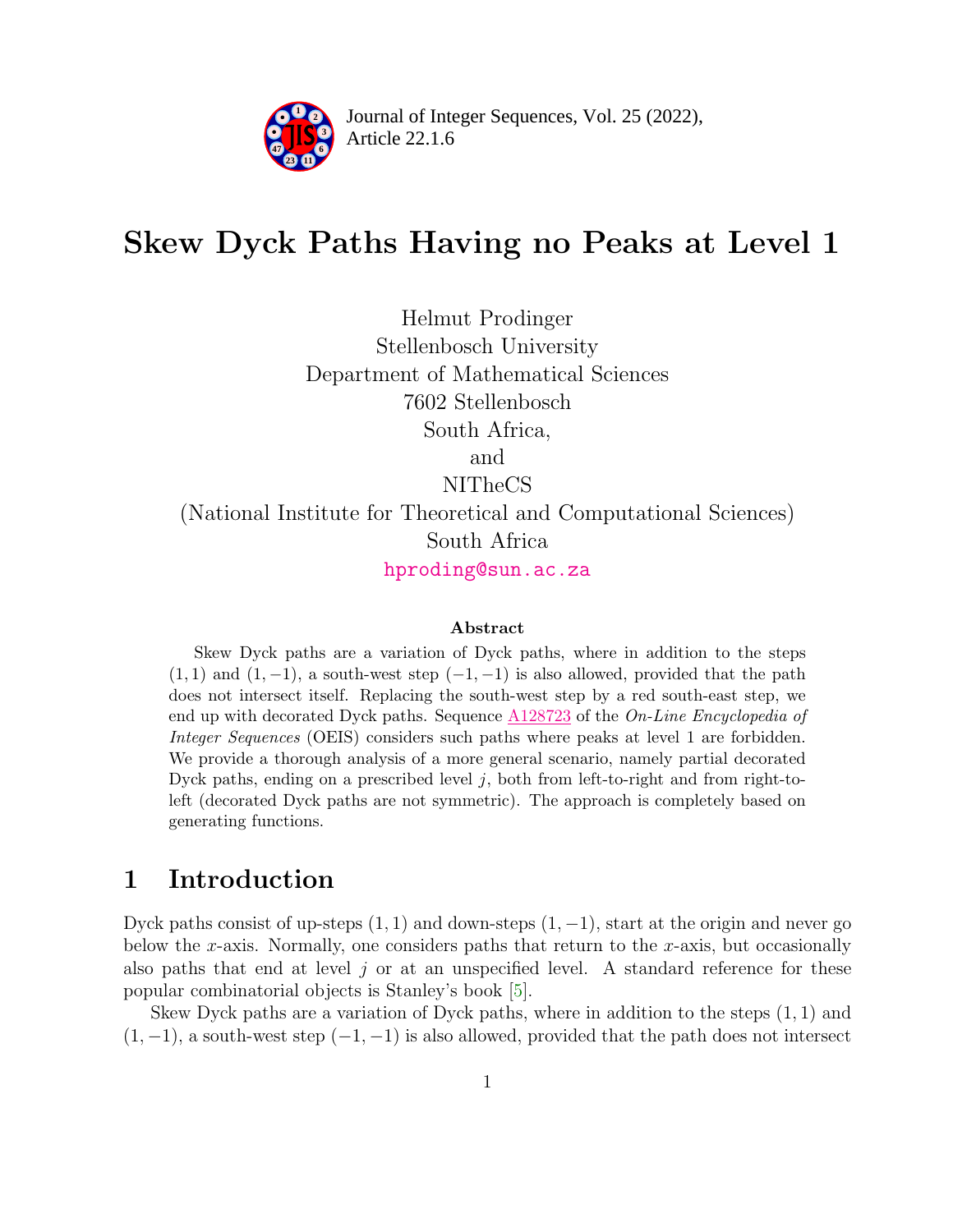itself. Replacing the south-west step by a red south-east step, we end up with decorated Dyck paths. Our earlier publication [\[2\]](#page-8-1) studied such paths using generating functions: explicit results are obtained for partial skew Dyck paths, both, from left-to-right, and from right-toleft, and with a suitable substitution, even the numbers of such paths of length  $n$  ending at level  $j$  could be expressed explicitly.



<span id="page-1-0"></span>Figure 1: All 10 skew Dyck paths of length 6 (consisting of 6 steps).



<span id="page-1-1"></span>Figure 2: The 10 paths redrawn, with red south-east edges instead of south-west edges.

Sequence [A128723](https://oeis.org/A128723) considers such paths where peaks at level 1 are forbidden. These paths are the main objects of the present paper. The Figures [1,](#page-1-0) [2,](#page-1-1) [3](#page-1-2) describe such paths of length 6.



<span id="page-1-2"></span>Figure 3: The 6 paths without peaks on level 1.

We catch the essence of a decorated Dyck path using a state-diagram (Fig. [4\)](#page-2-0):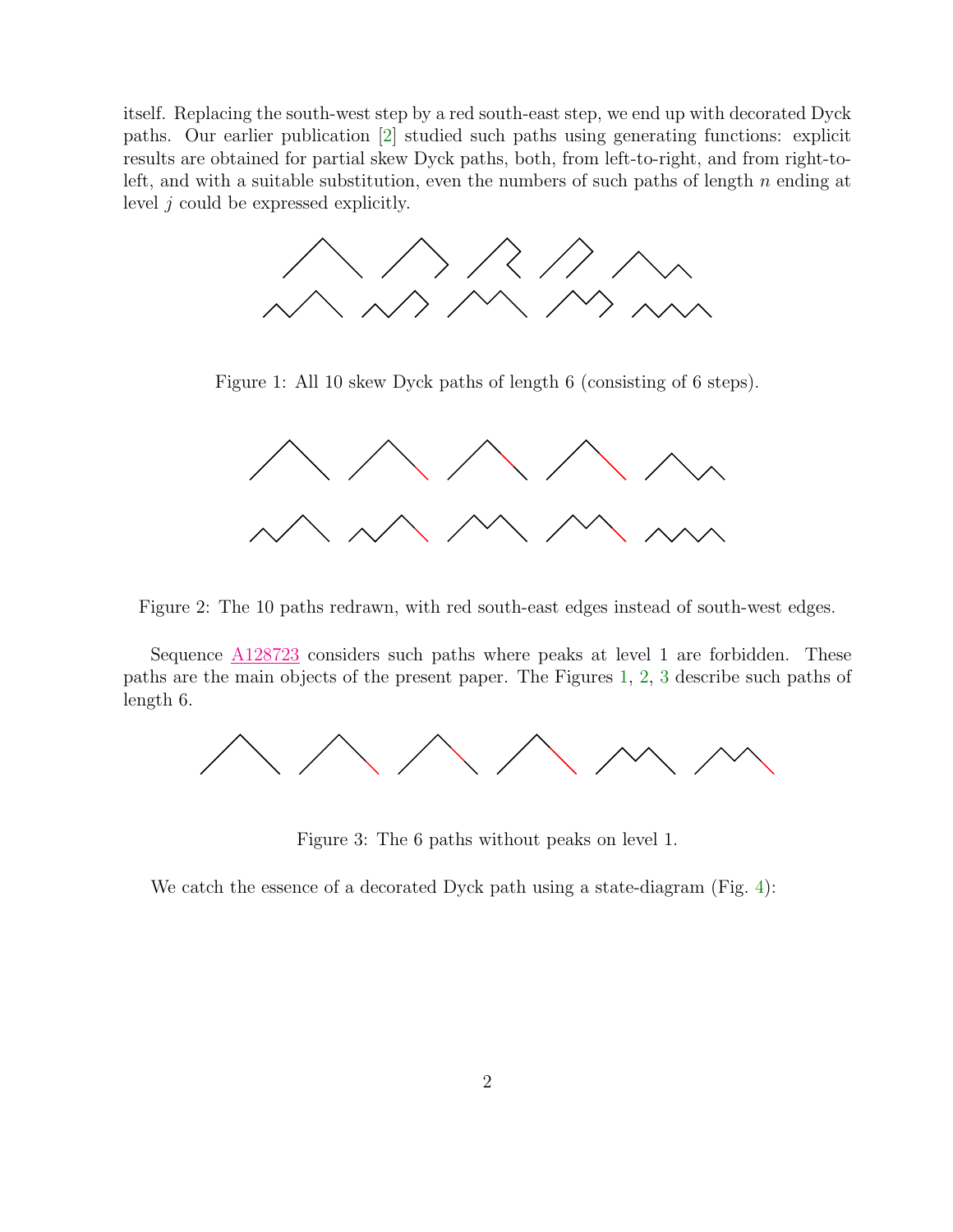

<span id="page-2-0"></span>Figure 4: Three layers of states according to the type of steps leading to them (up, downblack, down-red).

It has three types of states, with j ranging from 0 to infinity; in the drawing, only  $j = 0.8$ is shown. The first layer of states refers to an up-step leading to a state, the second layer refers to a black down-step leading to a state and the third layer refers to a red down-step leading to a state.

If the dashed edge is present, the graph models decorated Dyck paths. Any path from the origin to a node on level j represents such a decorated Dyck path ending on level j. In particular, if  $j = 0$ , the path comes back to the x-axis. Note that the syntactic rules of forbidden patterns  $\triangle$  and  $\vee$  can be clearly seen from the picture.

However, if the dashed edge is *not* present, it means that peaks at level 1 cannot be modeled by this graph, and that is what we want in the present paper.

We will work out generating functions describing all paths leading to a particular state. We will use the notations  $f_j, g_j, h_j$  for the three respective layers, from top to bottom. Although one could in principle compute all these functions separately, we are mainly interested in  $s_j = f_j + g_j + h_j$ , so we are interested in paths arriving on level j but we do not care in which way this final level has been reached. It is also clear that a path of length  $n$  leading to a state at level j must satisfy  $n \equiv j \pmod{2}$ .

In a last section, the right-to-left model is briefly described. Then, red down-steps become blue up-steps.

### 2 Generating functions and the kernel method

The functions depend on the variable  $z$  (marking the number of steps), but mostly we just write  $f_j$  instead of  $f_j(z)$ , etc.

The following recursions can be read off immediately from the diagram (Fig. [4\)](#page-2-0):

$$
f_0 = 1, \quad f_{i+1} = z f_i + z g_i, \quad i \ge 0,
$$
  
\n
$$
g_i = z f_{i+1} + z g_{i+1} + z h_{i+1}, \quad i \ge 1,
$$
  
\n
$$
g_0 = z g_1 + z h_1,
$$
  
\n
$$
h_i = z g_{i+1} + z h_{i+1}, \quad i \ge 0.
$$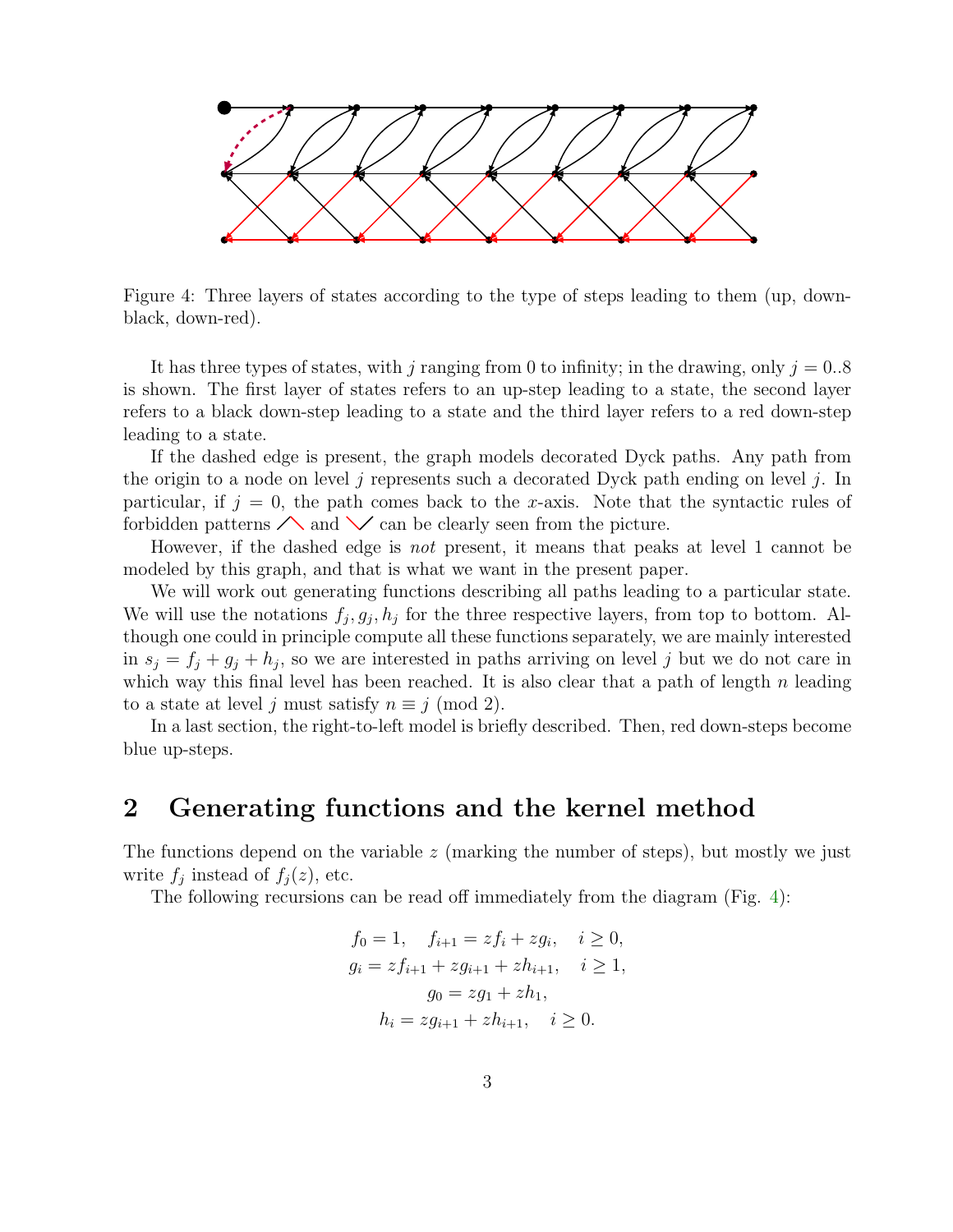We can make a few direct observations:  $f_0 = 1$ ,  $f_1 = z + zg_0$ ,  $g_0 = h_0$ . The latter can be proved from combinatorial reasoning, since switching the last step from black to red resp., from red to black constitutes a bijection. This is a consequence of the fact that there are no peaks at level 1, otherwise the syntactic restrictions might be violated.

Now it is time to introduce *bivariate* generating functions:

$$
F(z, u) = \sum_{i \ge 0} f_i(z)u^i, \quad G(z, u) = \sum_{i \ge 0} g_i(z)u^i, \quad H(z, u) = \sum_{i \ge 0} h_i(z)u^i.
$$

Again, often we just write  $F(u)$  instead of  $F(z, u)$  and treat z as a 'silent' variable. Summing the recursions leads to

$$
\sum_{i\geq 0} u^i f_{i+1} = \sum_{i\geq 0} u^i z f_i + \sum_{i\geq 0} u^i z g_i,
$$
  

$$
\sum_{i\geq 1} u^i g_i = \sum_{i\geq 1} u^i z f_{i+1} + \sum_{i\geq 1} u^i z g_{i+1} + \sum_{i\geq 1} u^i z h_{i+1},
$$
  

$$
\sum_{i\geq 0} u^i h_i = \sum_{i\geq 0} u^i z h_{i+1} + \sum_{i\geq 0} u^i z g_{i+1}.
$$

This can be rewritten as

$$
\frac{1}{u}(F(u) - 1) = zF(u) + zG(u),
$$
\n
$$
\sum_{i\geq 1} u^i g_i + g_0 = \sum_{i\geq 1} u^i z f_{i+1} + \sum_{i\geq 1} u^i z g_{i+1} + z g_1 + \sum_{i\geq 1} u^i z h_{i+1} + z h_1,
$$
\n
$$
\sum_{i\geq 0} u^i g_i = \sum_{i\geq 1} u^i z f_{i+1} + \sum_{i\geq 0} u^i z g_{i+1} + \sum_{i\geq 0} u^i z h_{i+1},
$$
\n
$$
G(u) = \frac{z}{u}(F(u) - f_0 - uf_1) + \frac{z}{u}(G(u) - g_0) + \frac{z}{u}(H(u) - h_0),
$$
\n
$$
H(u) = \frac{z}{u}(G(u) - g_0) + \frac{z}{u}(H(u) - h_0).
$$

Instead of working with 3 functions, we can reduce the system to just one equation (with the variable  $G$ :

$$
F = \frac{1 + zuG}{1 - zu}, \quad H = \frac{z(G - g_0 - h_0)}{u - z}.
$$

Using this, we get

$$
G = \frac{-z^3u(u-z) + z(1-zu)(2+zu-z^2)g_0}{z(u-r_1)(u-r_2)}
$$

with

<span id="page-3-0"></span>
$$
r_1 = \frac{1 + z^2 + \sqrt{1 - 6z^2 + 5z^4}}{2z}, \quad r_2 = \frac{1 + z^2 - \sqrt{1 - 6z^2 + 5z^4}}{2z}.
$$
 (1)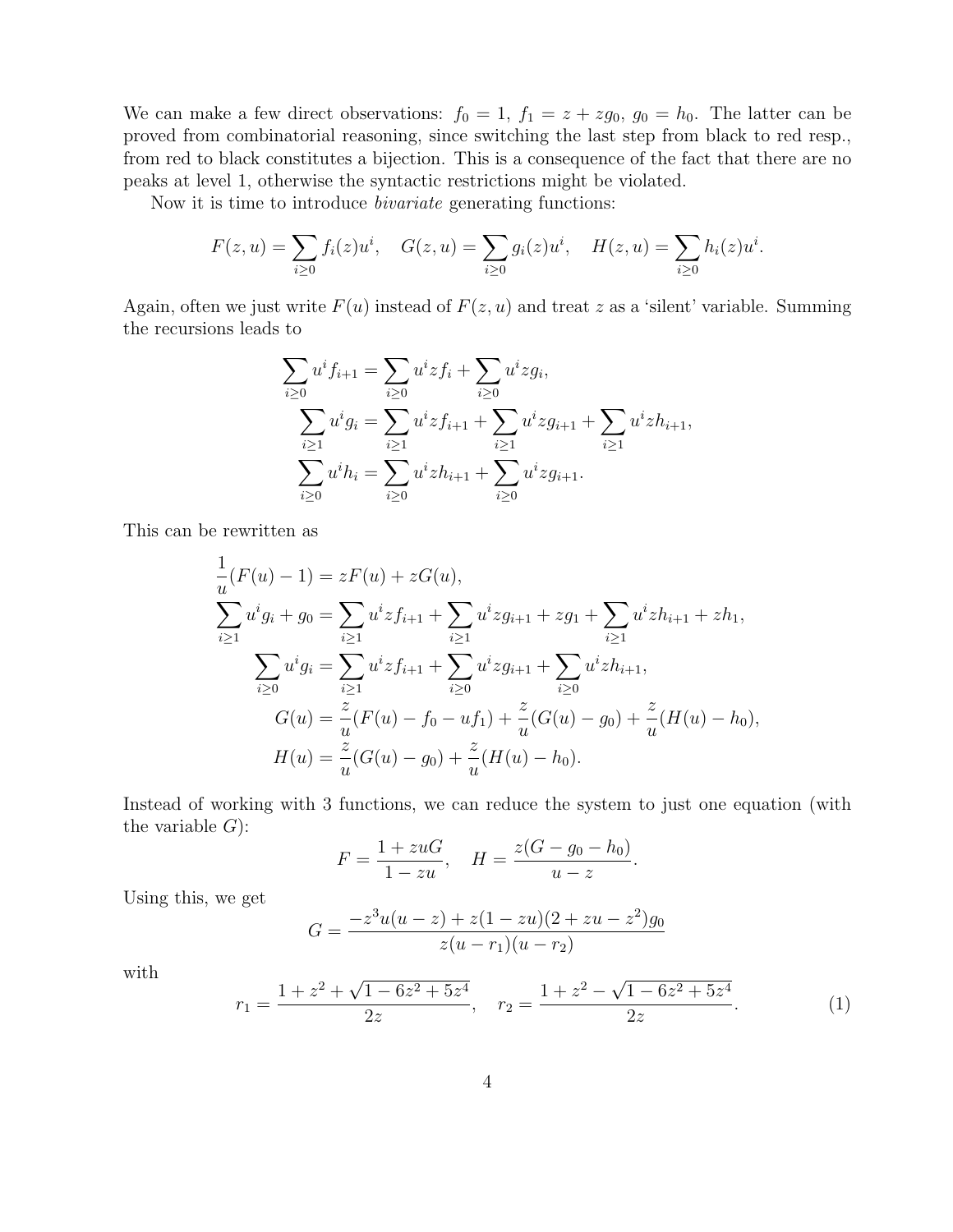Note that  $r_1r_2 = 2 - z^2$ . Since the factor  $u - r_2$  in the denominator is "bad," it must also cancel in the numerator. This is an essential step in the kernel method, see for instance our own survey [\[1\]](#page-8-2). This leads to the new version

$$
G = \frac{-z^3(u-z+r_2) - z^2(-z^2+zu+1+zr_2)g_0}{z(u-r_1)}
$$

Plugging in  $u = 0$  and solving the equation

$$
G(z, 0) = g_0 = \frac{-z^3(-z + r_2) - z^2(-z^2 + 1 + zr_2)g_0}{z(-r_1)}
$$

leads to

<span id="page-4-0"></span>
$$
g_0 = \frac{1 - 2z^4 - 3z^2 - \sqrt{1 - 6z^2 + 5z^4}}{2(z^2 + 3)z^2}.
$$
 (2)

.

Knowing this, we know  $G$ , and thus  $F$  and  $H$ .

Theorem 1. *The three bivariate generating functions describing decorated paths ending in the three respective layers are given by*

$$
G = \frac{-z^3(u-z+r_2) - z^2(-z^2+zu+1+zr_2)g_0}{z(u-r_1)}, \quad F = \frac{1+zuG}{1-zu}, \quad H = \frac{z(G-2g_0)}{u-z}.
$$

*The quantities*  $r_1$ ,  $r_2$ , and  $g_0$  are given in [\(1\)](#page-3-0) and [\(2\)](#page-4-0).

As the first goal, we set  $u = 0$ , thus considering paths coming back to the x-axis. Using Maple,

$$
s_0 := f_0 + g_0 + h_0 = [u^0] (F(z, u) + G(z, u) + H(z, u))
$$
  
=  $F(z, 0) + G(z, 0) + H(z, 0) = \frac{1 - z^4 - \sqrt{1 - 6z^2 + 5z^4}}{(z^2 + 3)z^2}.$ 

#### 2.1 The conjecture

We write  $z^2 = x$ , since skew paths, as discussed here, must have an even number of steps. The function

$$
y(x) = \frac{1 - x^2 - \sqrt{1 - 6x + 5x^2}}{x(x+3)}
$$

is the generating function of the sequence [A128723:](https://oeis.org/A128723)

 $1, 0, 2, 6, 22, 84, 334, 1368, 5734, 24480, 106086, 465462, 2063658, 9231084, 41610162, \ldots$ 

GFUN, as described in [\[3\]](#page-8-3), produces the algebraic equation that  $y(x)$  satisfies:

$$
-(x-1)(x-2) + 3x + 2(1 - x2)y - x(3 + x)y2 = 0
$$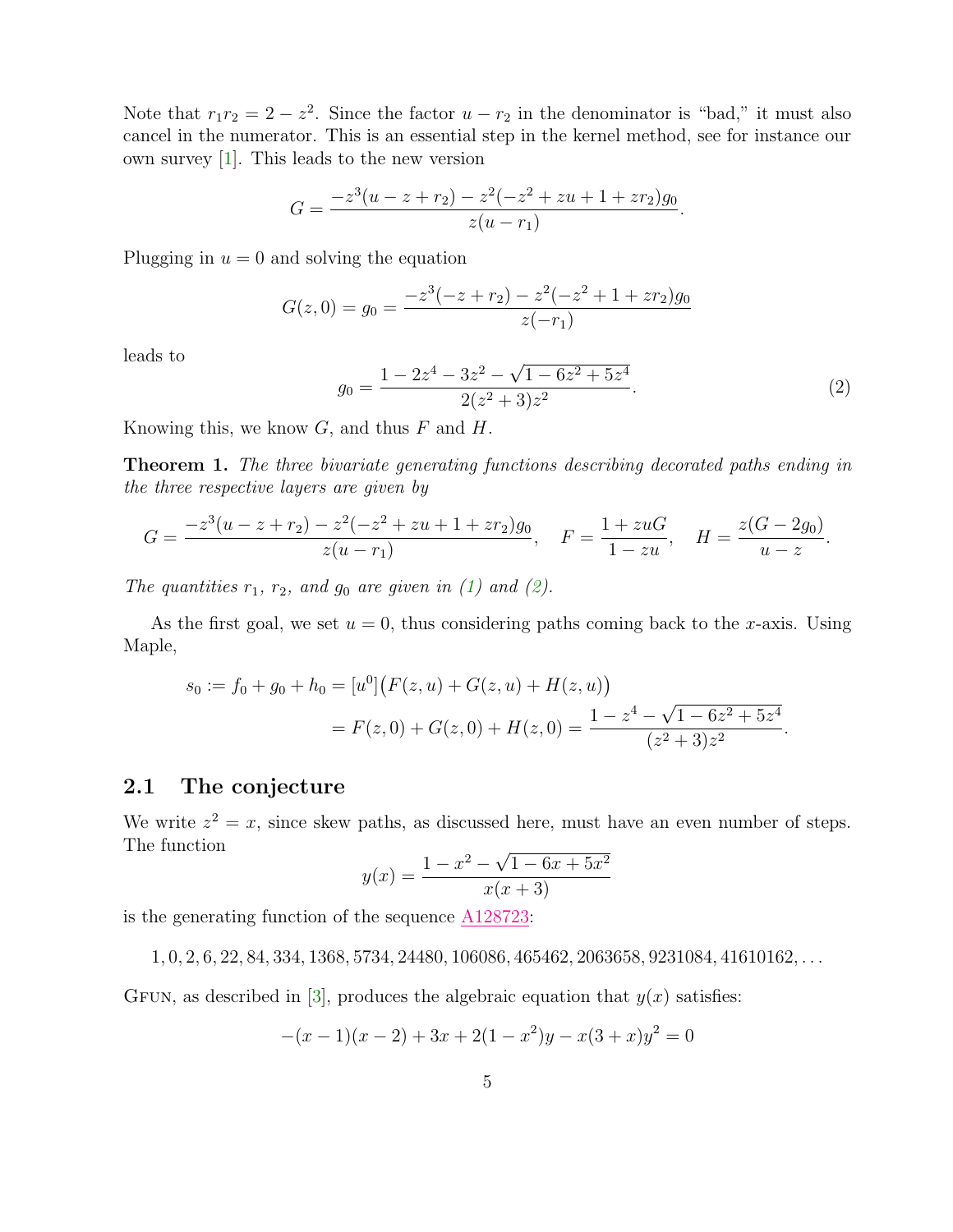and from this the differential equation

$$
- (9x2 + 5x3 + 3 - 17x) xy' + (9x2 + 7x - 5x3 - 3) y + 3 + 9x2 - 5x3 - 7x = 0,
$$

and finally from the differential equation the recursion for the coefficients  $s_n = [x^n]y(x)$ :

$$
3(n+4)s_{n+3} - (17n+41)s_{n+2} + 9ns_{n+1} + 5(n+1)s_n = 0.
$$

An equivalent recursion was conjectured in the description of sequence  $\underline{\text{A128723}}$  $\underline{\text{A128723}}$  $\underline{\text{A128723}}$  [\[4\]](#page-8-4).

### 2.2 Partial paths

Another computation with Maple leads to

$$
S(z, u) = F(z, u) + G(z, u) + H(z, u) = \frac{-z^4 - z^4 g_0 - z^2 g_0 + z^2 - 1}{z(u - r_1)}.
$$

Further

$$
s_j := [u^j]S(z, u) = \frac{z^4 + z^4 g_0 + z^2 g_0 - z^2 + 1}{z r_1 (1 - u/r_1)}
$$
  
= 
$$
\frac{z^4 + z^4 g_0 + z^2 g_0 - z^2 + 1}{z r_1^{j+1}}.
$$

One sees the parity: j even/odd iff exponents are even/odd. If it is desired,  $1/r_1$  may be expressed by  $r_2$  (and a factor).

#### 2.3 Open-ended paths

We might allow *any* level as end-level of the path. In terms of generating functions, this means to consider  $S(z, 1)$ , viz.

$$
S(z, 1) = \frac{-2z^5 - 3z^4 + z^3 - 5z^2 - 3z + 4 - (z^2 + 3z + 4)\sqrt{1 - 6z^2 + 5z^4}}{2z(3 + z^2)(z^2 + 2z - 1)}.
$$

The sequence of coefficients

 $1, 1, 1, 2, 5, 8, 18, 31, 71, 126, 290, 527, 1218, 2253, 5223, 9796, 22763, 43170, 100502, 192347, \ldots$ is not in the OEIS [\[4\]](#page-8-4).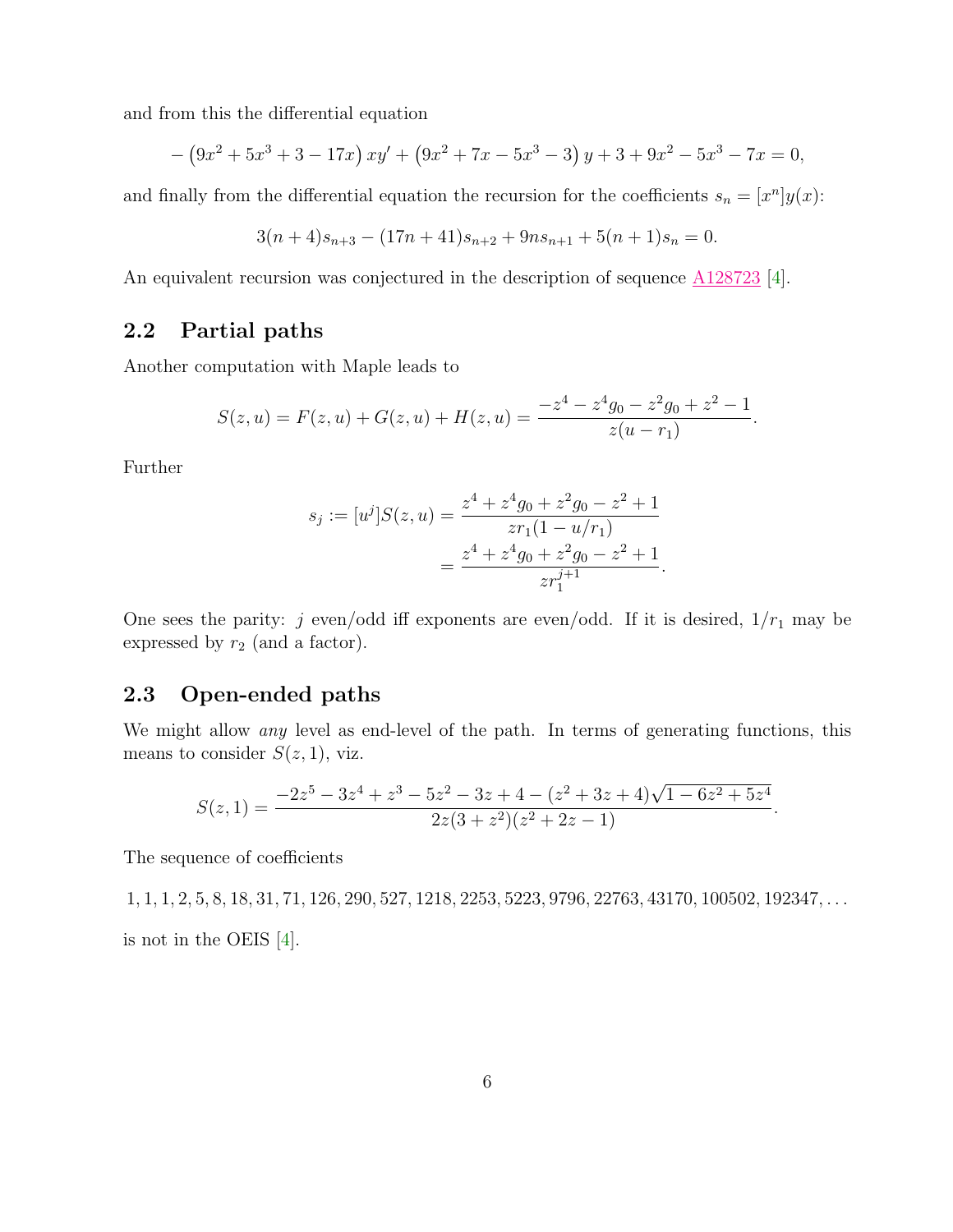### 3 Reading the decorated paths from right to left

Since decorated paths are not symmetric, it makes sense to consider this scenario separately.



Figure 5: All 6 dual (= right-to-left) skew Dyck paths of length 6 (consisting of 6 steps), having no peak at level 1.

We catch the essence of a decorated (dual skew) Dyck path using a state-diagram:



Figure 6: Three layers of states according to the type of steps leading to them (down, up-black, up-blue).

Note that the syntactic rules of forbidden patterns  $\triangle$  and  $\vee$  can be clearly seen from the picture.

As in the earlier section, if the dashed edge is removed it means that the condition 'no peak at level 1' is modeled, which is what we need to do. Using the letters  $c_j, a_j, b_j$  (in that order) for the generating functions to reach state  $j$  in the particular layer, we find the following recursions immediately from the diagram:

$$
a_0 = 1, \quad a_{i+1} = za_i + zb_i + zc_i, \quad i \ge 0,
$$
  
\n
$$
b_0 = zb_1, \quad b_i = za_{i+1} + zb_{i+1}, \quad i \ge 1,
$$
  
\n
$$
c_{i+1} = za_i + zc_i, \quad i \ge 0.
$$

We introduce *bivariate* generating functions:

$$
A(z, u) = \sum_{i \ge 0} a_i(z)u^i, \quad B(z, u) = \sum_{i \ge 0} b_i(z)u^i, \quad C(z, u) = \sum_{i \ge 0} c_i(z)u^i.
$$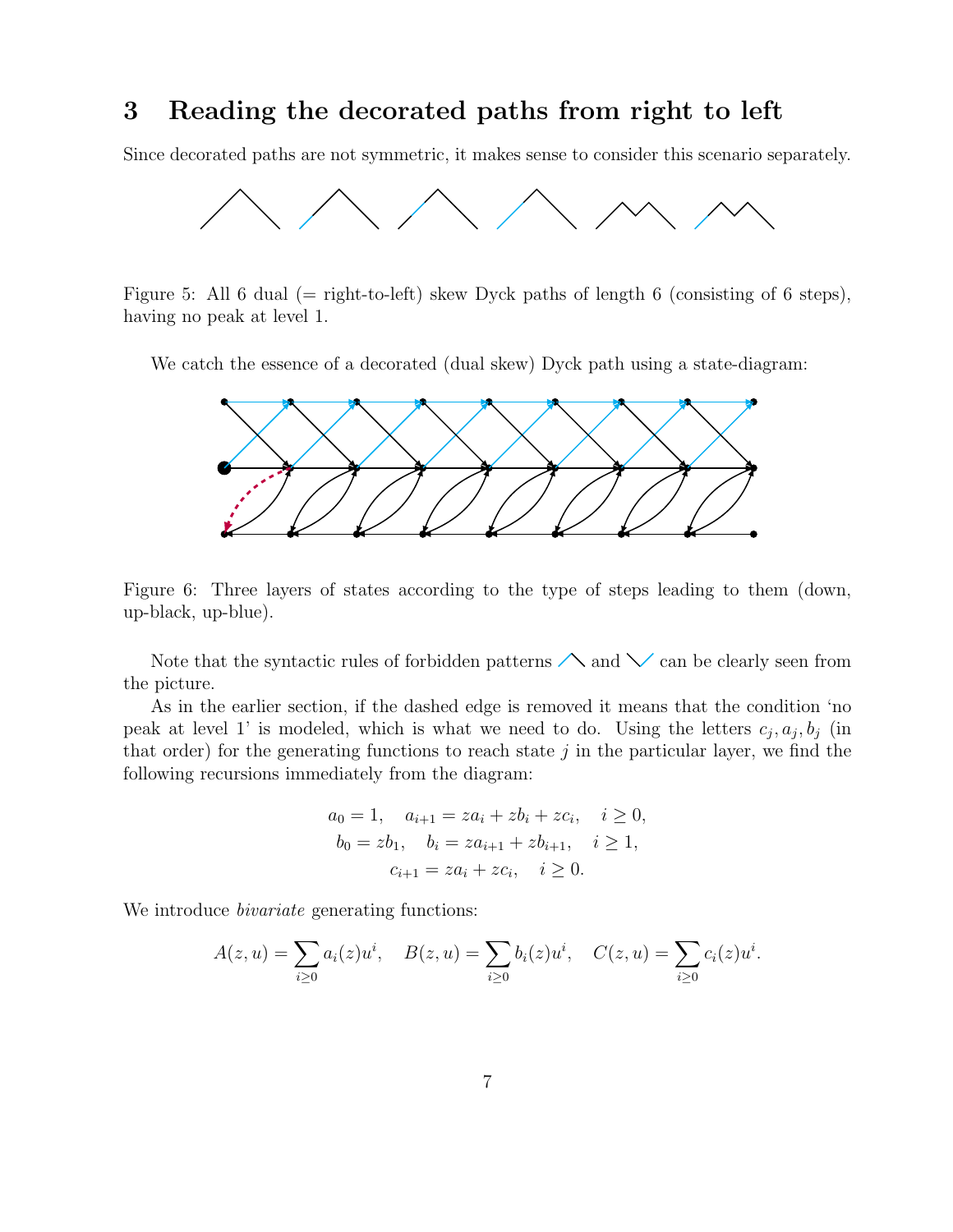Summing the recursions leads to

$$
A(u) = \sum_{i\geq 0} u^i a_i = 1 + u \sum_{i\geq 0} u^i (z a_i + z b_i + z c_i)
$$
  
\n
$$
= 1 + u z A(u) + u z B(u) + u z C(u),
$$
  
\n
$$
\sum_{i\geq 0} u^i b_i = \sum_{i\geq 1} u^i z a_{i+1} + \sum_{i\geq 0} u^i z b_{i+1},
$$
  
\n
$$
B(u) = \frac{z}{u} \sum_{i\geq 2} u^i a_i + \frac{z}{u} \sum_{i\geq 1} u^i b_i
$$
  
\n
$$
= \frac{z}{u} (A(u) - a_0 - u a_1) + \frac{z}{u} (B(u) - b_0),
$$
  
\n
$$
\sum_{i\geq 1} u^i c_i = u z \sum_{i\geq 0} u^i a_i + u z \sum_{i\geq 0} u^i c_i,
$$
  
\n
$$
C(u) - c_0 = u z A(u) + u z C(u).
$$

We have  $c_0 = 0$ ,  $a_0 = 1$ , and  $a_1 = z + zb_0$ . We may write

$$
C(u) = \frac{uzA(u)}{1 - uz},
$$
  
\n
$$
A(u) = 1 + uzA(u) + uzB(u) + \frac{u^2z^2A(u)}{1 - uz} = \frac{1 + uzB(u)}{1 - uz - \frac{u^2z^2}{1 - uz}} = \frac{1 - uz}{1 - 2uz}(1 + uzB(u)),
$$
  
\n
$$
C(u) = \frac{uz}{1 - 2uz}(1 + uzB(u)).
$$

Solving for  $B(u)$ ,

$$
B(u) = \frac{z(2u^2z^2 + 2z^2u^2b_0 + b_0zu - b_0)}{z(z^2 - 2)(u - r_1^{-1})(u - r_2^{-1})}.
$$

We cancel the bad factor  $(u - r_1^{-1})$  out of the numerator:

$$
B(u) = \frac{z(2r_1uz + 2r_1uzb_0 + b_0r_1 + 2z + 2zb_0)r_2}{r_1(z^2 - 2)(ur_2 - 1)}.
$$

Plugging in  $u = 0$  results in the equation

$$
b_0 = \frac{-z(b_0r_1 + 2z + 2zb_0)r_2}{r_1(z^2 - 2)}
$$

and thus

<span id="page-7-0"></span>
$$
b_0 = \frac{1 - z^4 - \sqrt{1 - 6z^2 + 5z^4}}{z^2(3 + z^2)} - 1,
$$
\n(3)

as expected, since  $1 + b_0$  is the generating function of all skew Dyck paths without peaks at level 1.

Expressions for  $A(z, u) + B(z, u) + C(z, u)$  and  $[u^j](A(z, u) + B(z, u) + C(z, u))$  could be explicitly written, which we leave to the reader, since they are too long to be given here in full. For convenience, we collect the relevant expressions in a theorem.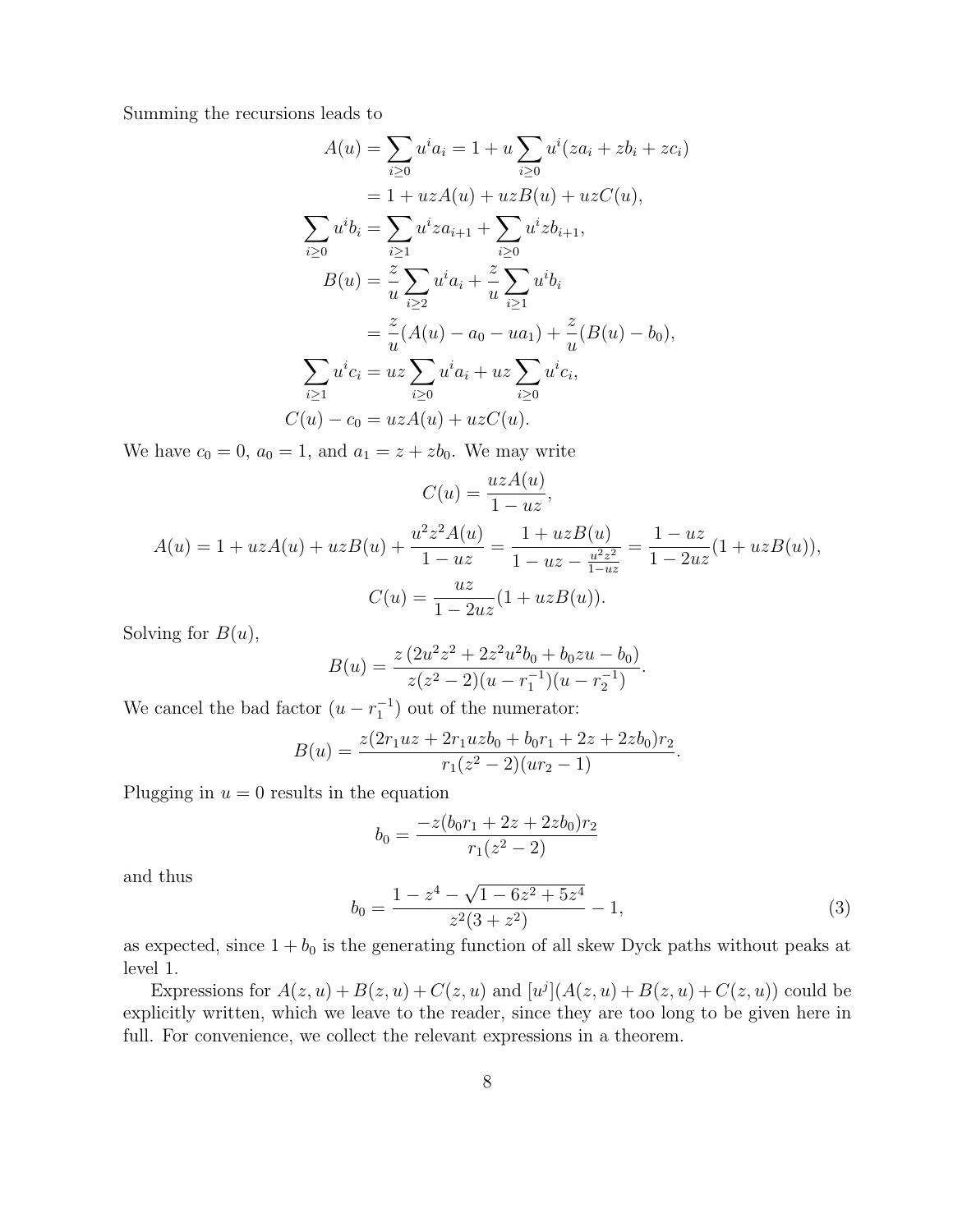Theorem 2. *The three generating functions describing the decorated paths (dual model) ending in one of the three respective layers, are*

$$
B(u) = \frac{z(2r_1uz + 2r_1uzb_0 + b_0r_1 + 2z + 2zb_0)r_2}{r_1(z^2 - 2)(ur_2 - 1)},
$$
  

$$
A(u) = \frac{1 - uz}{1 - 2uz}(1 + uzB(u)), \quad C(u) = \frac{uz}{1 - 2uz}(1 + uzB(u)).
$$

*The quantity*  $b_0$  *is given in* [\(3\)](#page-7-0) and  $r_1$  *and*  $r_2$  *are the same as in the previous theorem,* [\(1\)](#page-3-0)*.* 

The open paths in this model are enumerated via

$$
A(z,1) + B(z,1) + C(z,1),
$$

which is an even longer expression, with coefficients

1, 2, 4, 10, 24, 56, 134, 318, 764, 1824, 4390, 10520, 25346, 60878, 146768, . . .

which are again not in the OEIS [\[4\]](#page-8-4).

Explicit formulæ for this model are a bit unpleasant, but easily regenerated using Maple, if needed.

### 4 Conclusion

In order to keep this paper short (and not boring) we refrained from working out many additional parameters. That might be a good project for graduate students.

## <span id="page-8-2"></span>References

- [1] H. Prodinger, The kernel method: a collection of examples, *S´em. Lothar. Combin.*, No. 50 (2004), Paper B50f. Available at [https://www.mat.univie.ac.at/~slc/](https://www.mat.univie.ac.at/~slc/wpapers/s50.html) [wpapers/s50.html](https://www.mat.univie.ac.at/~slc/wpapers/s50.html).
- <span id="page-8-1"></span>[2] H. Prodinger, Partial skew Dyck paths—a kernel method approach, 2021. Preprint available at <https://arxiv.org/abs/2108.09785>.
- <span id="page-8-3"></span>[3] B. Salvy and P. Zimmermann, GFUN: A Maple package for the manipulation of generating and holonomic functions in one variable. *ACM Trans. Math. Software* 20 (1994), 163–177.
- <span id="page-8-4"></span>[4] N. J. A. Sloane et al., The On-line Encyclopedia of Integer Sequences, 2022. Available at <https://oeis.org/>.
- <span id="page-8-0"></span>[5] R. P. Stanley, *Catalan Numbers*, Cambridge University Press, 2015.